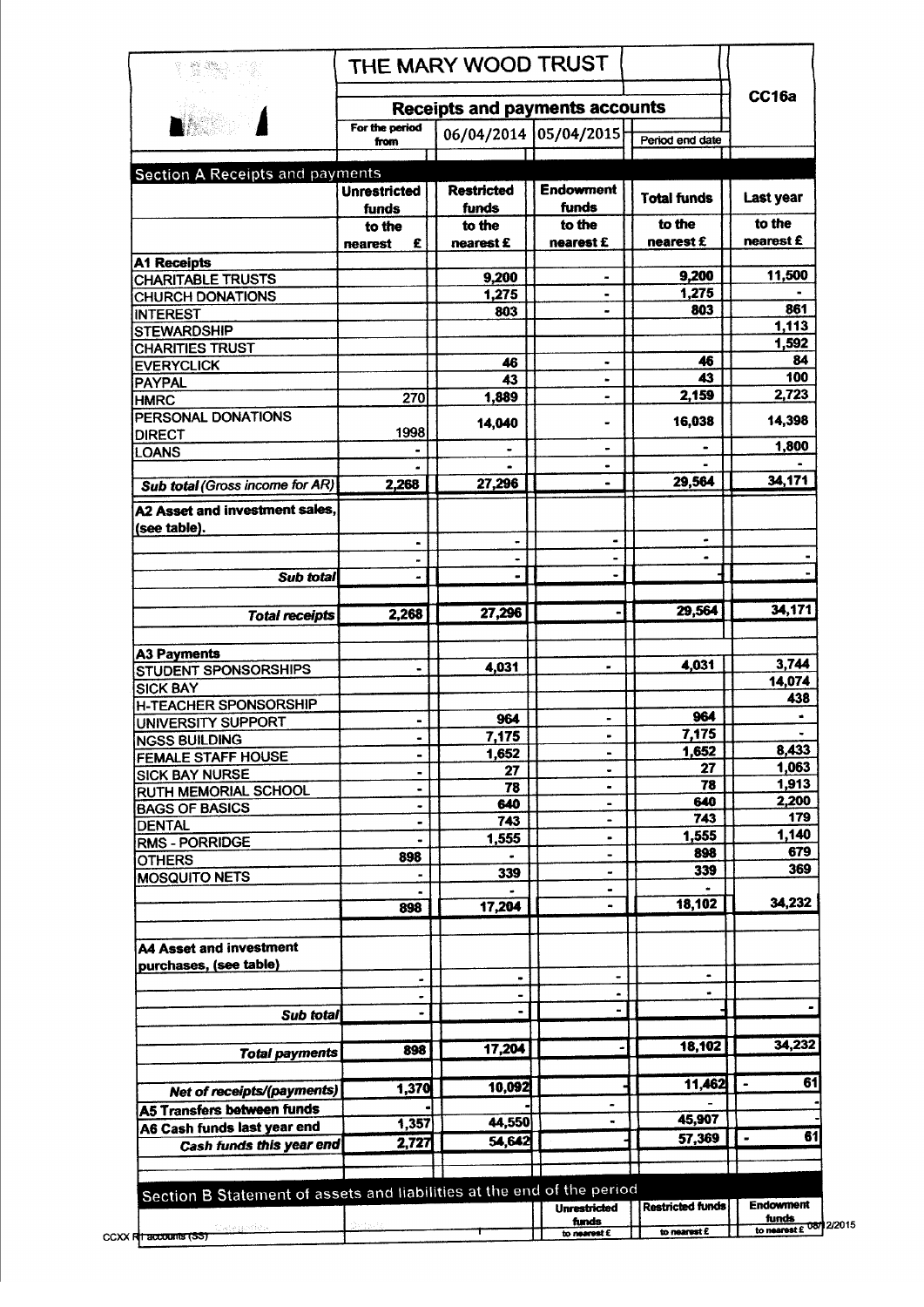| Categorios                                                                  | Datalis             |                                            | <b>Unrestricted</b><br>funds<br>to nearest £ | <b>Restricted funds</b>                          | Endowment<br>funds                 |
|-----------------------------------------------------------------------------|---------------------|--------------------------------------------|----------------------------------------------|--------------------------------------------------|------------------------------------|
|                                                                             |                     |                                            |                                              | to nearest £                                     | to nearest £                       |
| <b>B1 Cash funds</b>                                                        |                     | <b>BARCLAYS</b>                            |                                              | 0                                                |                                    |
|                                                                             | <b>CAF BANK</b>     | CASH                                       | 2,727                                        | 6,632                                            |                                    |
|                                                                             | CAF BANK            | GOLD                                       |                                              |                                                  |                                    |
|                                                                             | <b>SCOTTISH</b>     | WIDOWS 3 YEAR                              |                                              | 15,000                                           |                                    |
|                                                                             | <b>SCOTTISH</b>     | WIDOWS 7 DAY                               |                                              | 10                                               |                                    |
|                                                                             | <b>VIRGIN MONEY</b> |                                            |                                              | 33,000                                           |                                    |
|                                                                             |                     |                                            | Ĭ.                                           |                                                  |                                    |
|                                                                             |                     | Total cash funds                           | 2,727                                        | 54,642                                           |                                    |
|                                                                             |                     | (agree balances with receipts and payments |                                              |                                                  |                                    |
|                                                                             |                     | account(s))                                | Unrestricted                                 | <b>Restricted funds</b>                          | Endowment                          |
|                                                                             |                     |                                            | funds<br>to nearest £                        | to nearest £                                     | funds<br>to nearest £              |
| <b>B2 Other monetary assets</b>                                             | Details             |                                            | $\sim$                                       | $\blacksquare$                                   |                                    |
|                                                                             |                     |                                            | $\bullet$                                    | $\blacksquare$                                   |                                    |
|                                                                             |                     |                                            | $\blacksquare$                               | $\blacksquare$                                   |                                    |
|                                                                             |                     |                                            | $\overline{\phantom{a}}$                     | $\overline{\phantom{a}}$                         |                                    |
|                                                                             |                     |                                            | ä,                                           | $\blacksquare$                                   |                                    |
|                                                                             |                     |                                            | ٠                                            | $\blacksquare$                                   |                                    |
|                                                                             |                     |                                            | Fund to which asset                          |                                                  | <b>Current value</b>               |
|                                                                             | <b>Details</b>      |                                            | belongs                                      | Cost (optional)<br>$\blacksquare$                | (optional)                         |
| <b>B3 Investment assets</b>                                                 |                     |                                            |                                              | $\overline{\phantom{a}}$                         |                                    |
|                                                                             |                     |                                            |                                              | $\ddot{\phantom{0}}$                             |                                    |
|                                                                             |                     |                                            |                                              | $\bullet$                                        |                                    |
|                                                                             |                     |                                            |                                              | $\overline{\phantom{a}}$                         |                                    |
|                                                                             |                     |                                            |                                              |                                                  |                                    |
|                                                                             | Details             |                                            | Fund to which asset<br>belongs               | Cost (optional)                                  | <b>Current value</b><br>(optional) |
| <b>B4 Assets retained for the charity's</b>                                 |                     |                                            |                                              | $\blacksquare$                                   |                                    |
| own use                                                                     |                     |                                            |                                              | $\bullet$                                        |                                    |
|                                                                             |                     |                                            |                                              | $\overline{\phantom{a}}$                         |                                    |
|                                                                             |                     |                                            |                                              | ä,                                               |                                    |
|                                                                             |                     |                                            |                                              | $\blacksquare$                                   |                                    |
|                                                                             |                     |                                            |                                              | $\overline{\phantom{a}}$<br>$\ddot{\phantom{0}}$ |                                    |
|                                                                             |                     |                                            |                                              | $\blacksquare$                                   |                                    |
|                                                                             |                     |                                            |                                              | $\ddot{\phantom{a}}$                             |                                    |
|                                                                             |                     |                                            |                                              |                                                  |                                    |
|                                                                             | Details             |                                            | Fund to which<br>liability relates           | Amount due<br>(optional)                         | When due<br>(optional)             |
| <b>B5 Liabilities</b>                                                       |                     |                                            |                                              |                                                  |                                    |
|                                                                             |                     |                                            |                                              | $\overline{\phantom{a}}$                         |                                    |
|                                                                             |                     |                                            |                                              | $\blacksquare$                                   |                                    |
|                                                                             |                     |                                            |                                              | $\overline{\phantom{a}}$                         |                                    |
|                                                                             |                     |                                            |                                              | $\blacksquare$                                   |                                    |
|                                                                             |                     |                                            | Print Name                                   |                                                  | Date of approval                   |
| Signed by one or two trustees on behalf of all<br>Signature<br>the trustees |                     |                                            |                                              |                                                  | 2 9 15                             |
|                                                                             | Smi                 |                                            | K. M. SMITH                                  |                                                  |                                    |
|                                                                             |                     |                                            | Δ.                                           | J.Gouch                                          | 2.9                                |
|                                                                             |                     |                                            |                                              |                                                  |                                    |
|                                                                             |                     |                                            |                                              |                                                  |                                    |
|                                                                             |                     |                                            |                                              |                                                  |                                    |
|                                                                             |                     |                                            |                                              |                                                  |                                    |
|                                                                             |                     |                                            |                                              |                                                  |                                    |
|                                                                             |                     |                                            |                                              |                                                  |                                    |
|                                                                             |                     |                                            |                                              |                                                  |                                    |
|                                                                             |                     |                                            |                                              |                                                  |                                    |
|                                                                             |                     |                                            |                                              |                                                  |                                    |
|                                                                             |                     |                                            |                                              |                                                  |                                    |
|                                                                             |                     |                                            |                                              |                                                  |                                    |
|                                                                             |                     |                                            |                                              |                                                  |                                    |
|                                                                             |                     |                                            |                                              |                                                  |                                    |

 $\mathcal{L}(\mathbf{z})$  , where  $\mathcal{L}(\mathbf{z})$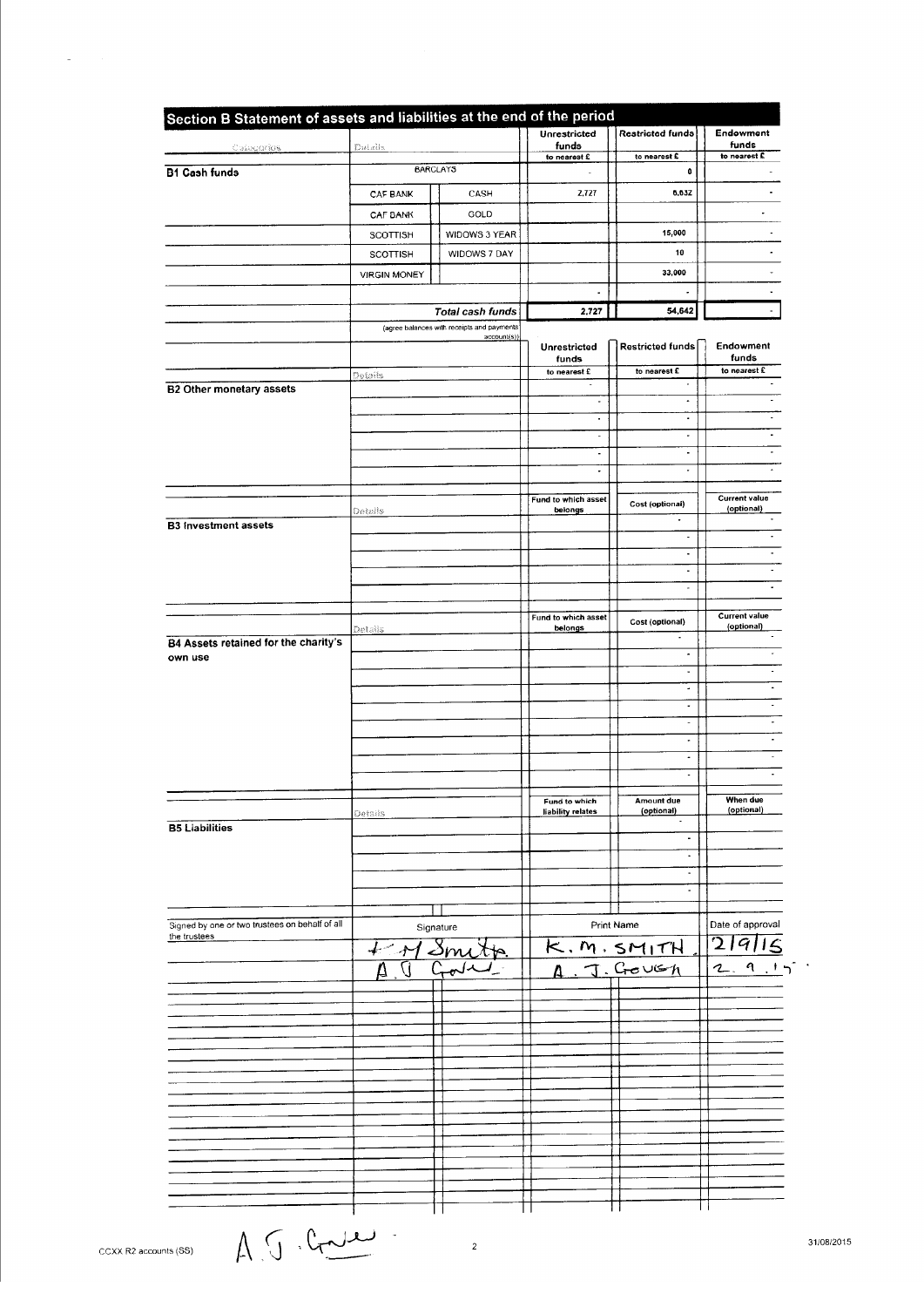# Independent Examiner's Report on the Accounts

| <b>Section A</b>                                           | <b>Independent Examiner's Report</b>                                                                                                                                                                                                                                                                                                                                                                                                                                                                                                                                                                                                                                                                         |
|------------------------------------------------------------|--------------------------------------------------------------------------------------------------------------------------------------------------------------------------------------------------------------------------------------------------------------------------------------------------------------------------------------------------------------------------------------------------------------------------------------------------------------------------------------------------------------------------------------------------------------------------------------------------------------------------------------------------------------------------------------------------------------|
| Report to the trustees/members of                          | Charity Name<br>THE MARY Wood TRUST                                                                                                                                                                                                                                                                                                                                                                                                                                                                                                                                                                                                                                                                          |
| On accounts for the year ended                             | 3<br>4<br>叶<br>Charity no (if any)<br>J<br>ک<br>$\leq$<br>#<br>$\ddot{\circ}$<br>$\mathcal{C}$                                                                                                                                                                                                                                                                                                                                                                                                                                                                                                                                                                                                               |
| Set out on pages                                           | (remember to include the page numbers of additional sheets)<br>س                                                                                                                                                                                                                                                                                                                                                                                                                                                                                                                                                                                                                                             |
| Respective responsibilities of trustees<br>and examiner    | The charity's trustees are responsible for the preparation of the accounts. The charity's<br>trustees consider that an audit is not required for this year under section 144 of the<br>Charities Act 2011 (the Charities Act) and that an independent examination is needed.<br>It is my responsibility to:<br>examine the accounts under section 145 of the Charities Act,                                                                                                                                                                                                                                                                                                                                  |
|                                                            | to follow the procedures laid down in the general Directions given by the Charity                                                                                                                                                                                                                                                                                                                                                                                                                                                                                                                                                                                                                            |
|                                                            | Commission (under section 145(5)(b) of the Charities Act), and                                                                                                                                                                                                                                                                                                                                                                                                                                                                                                                                                                                                                                               |
|                                                            | to state whether particular matters have come to my attention.                                                                                                                                                                                                                                                                                                                                                                                                                                                                                                                                                                                                                                               |
| <b>Basis of independent examiner's</b><br>statement        | My examination was carried out in accordance with general Directions given by the<br>Charity Commission. An examination includes a review of the accounting records<br>kept by the charity and a comparison of the accounts presented with those records.<br>It also includes consideration of any unusual items or disclosures in the accounts, and<br>seeking explanations from the trustees concerning any such matters. The procedures<br>undertaken do not provide all the evidence that would be required in an audit, and<br>consequently no opinion is given as to whether the accounts present a 'true and fair'<br>view and the report is limited to those matters set out in the statement below. |
| Independent examiner's statement                           | In connection with my examination, no matter has come to my attention (other than<br>that disclosed below"):                                                                                                                                                                                                                                                                                                                                                                                                                                                                                                                                                                                                 |
|                                                            | (1) which gives me reasonable cause to believe that in, any material respect, the<br>requirements:                                                                                                                                                                                                                                                                                                                                                                                                                                                                                                                                                                                                           |
|                                                            | · to keep accounting records in accordance with section 130 of the<br>Charities Act;                                                                                                                                                                                                                                                                                                                                                                                                                                                                                                                                                                                                                         |
|                                                            | to prepare accounts which accord with the accounting records and comply<br>with the accounting requirements of the Charities Act have not been met; or                                                                                                                                                                                                                                                                                                                                                                                                                                                                                                                                                       |
|                                                            | (2) to which, in my opinion, attention should be drawn in order to enable a proper<br>understanding of the accounts to be reached.                                                                                                                                                                                                                                                                                                                                                                                                                                                                                                                                                                           |
|                                                            | * Please delete the words in the brackets if they do not apply.                                                                                                                                                                                                                                                                                                                                                                                                                                                                                                                                                                                                                                              |
| Signed                                                     | 8.12.15<br>Date                                                                                                                                                                                                                                                                                                                                                                                                                                                                                                                                                                                                                                                                                              |
| Name                                                       | KERNICK<br>$\boldsymbol{\mathcal{M}}$<br>STEPHEN                                                                                                                                                                                                                                                                                                                                                                                                                                                                                                                                                                                                                                                             |
| Relevant professional qualification(s)<br>or body (if any) | FELLOW OF THE LOSTITUTE OF CHARTERED<br>Recountants in ENGLAND AND WALES                                                                                                                                                                                                                                                                                                                                                                                                                                                                                                                                                                                                                                     |
| Address                                                    | FIRECREST ROAD<br>13                                                                                                                                                                                                                                                                                                                                                                                                                                                                                                                                                                                                                                                                                         |
|                                                            | CHELMSFORD                                                                                                                                                                                                                                                                                                                                                                                                                                                                                                                                                                                                                                                                                                   |
|                                                            | 351<br>CM2<br>$E33E$ X                                                                                                                                                                                                                                                                                                                                                                                                                                                                                                                                                                                                                                                                                       |
|                                                            |                                                                                                                                                                                                                                                                                                                                                                                                                                                                                                                                                                                                                                                                                                              |
|                                                            |                                                                                                                                                                                                                                                                                                                                                                                                                                                                                                                                                                                                                                                                                                              |

**CHARITY<br>COMMISSION**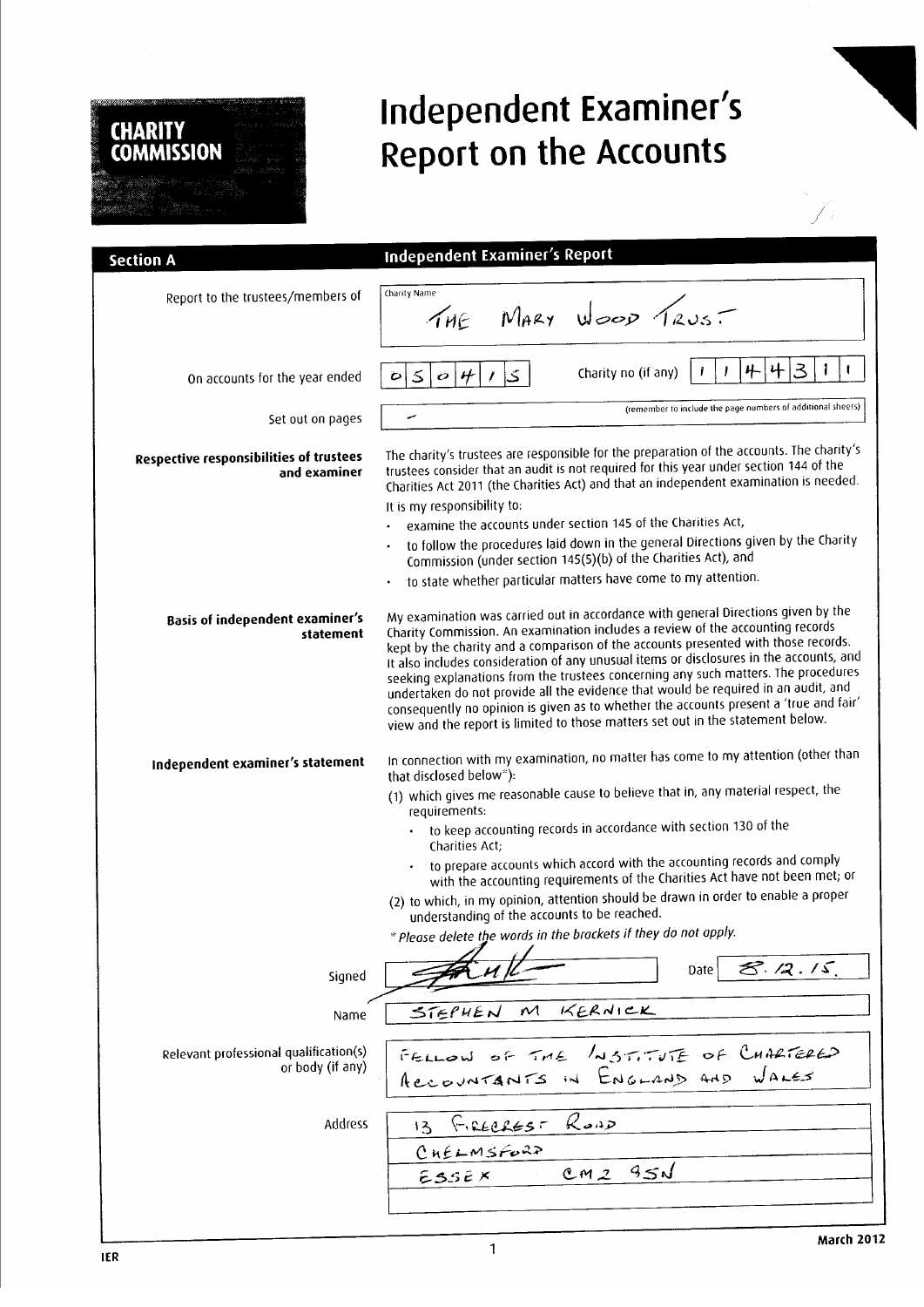# **The Mary Wood Trust**

# **Annual Report- 2014-2015**

## **Charity Name**

The Mary Wood Trust Registration Number: 1144311 Registered address: 9 Handforth Road, Wilmslow, Cheshire, SK9 2LX

## **Charity Structure, Governance and Management**

*Trustees*  Chairperson- Clare Ramsden Treasurer — Dr Peter Wood Trustees — Kath Smith, Ann Gover Trustee selection method – By personal invitation and approval by existing trustees.

We have had two meeting this year to discuss the finances of the charity, fundraising activities since the last meeting, proposed future fundraising events, various on-going projects in Uganda, how monies should be spent in Uganda, and communications with our contacts in Kanungu.

We endeavour to be sure of the accountability of monies sent to, and received in Uganda, by asking for receipts where possible.

It is our hope that at least one trustee will visit S W Uganda each year, at their own expense. This allows for inspection of building work carried out and also for continued support and interest in the projects and people, especially the students at Nyakabungo Girls Secondary School and the children at Ruth Memorial Nursery School.

## **Activities and Objectives**

#### *Activities over the past year*

At **Ruth Memorial Nursery School,** we have continued to provide the daily porridge for the 65 children at the school, ensuring that they have at least one meal a day. Sometimes this is supplemented with a pancake.

We have been given money to provide sports shorts for all the children at the nursery school.

We plan to be able to provide another 35 double wooden desks, a lockup cupboard for the office and much needed stationery, all thanks to a generous donation.

At **Nyakabungo Girls Secondary School** we have continued to provide mosquito nets for all the new entrants to the school- approximately 90 per year. The Sick Bay is working well and Moline, the school nurse, continues to dispense medicines and provide a listening ear when necessary, as well as continuing with health education to the girls. We have helped provide some additional equipment and medicines.

The Female Staff House - Mary Hall - was officially opened in October 2014, and is working well, and accommodating 4 female teachers.

We have agreed to donate a new generator to the school, as the old generator was broken and the power supply very intermittent. This will be bought in the next financial year.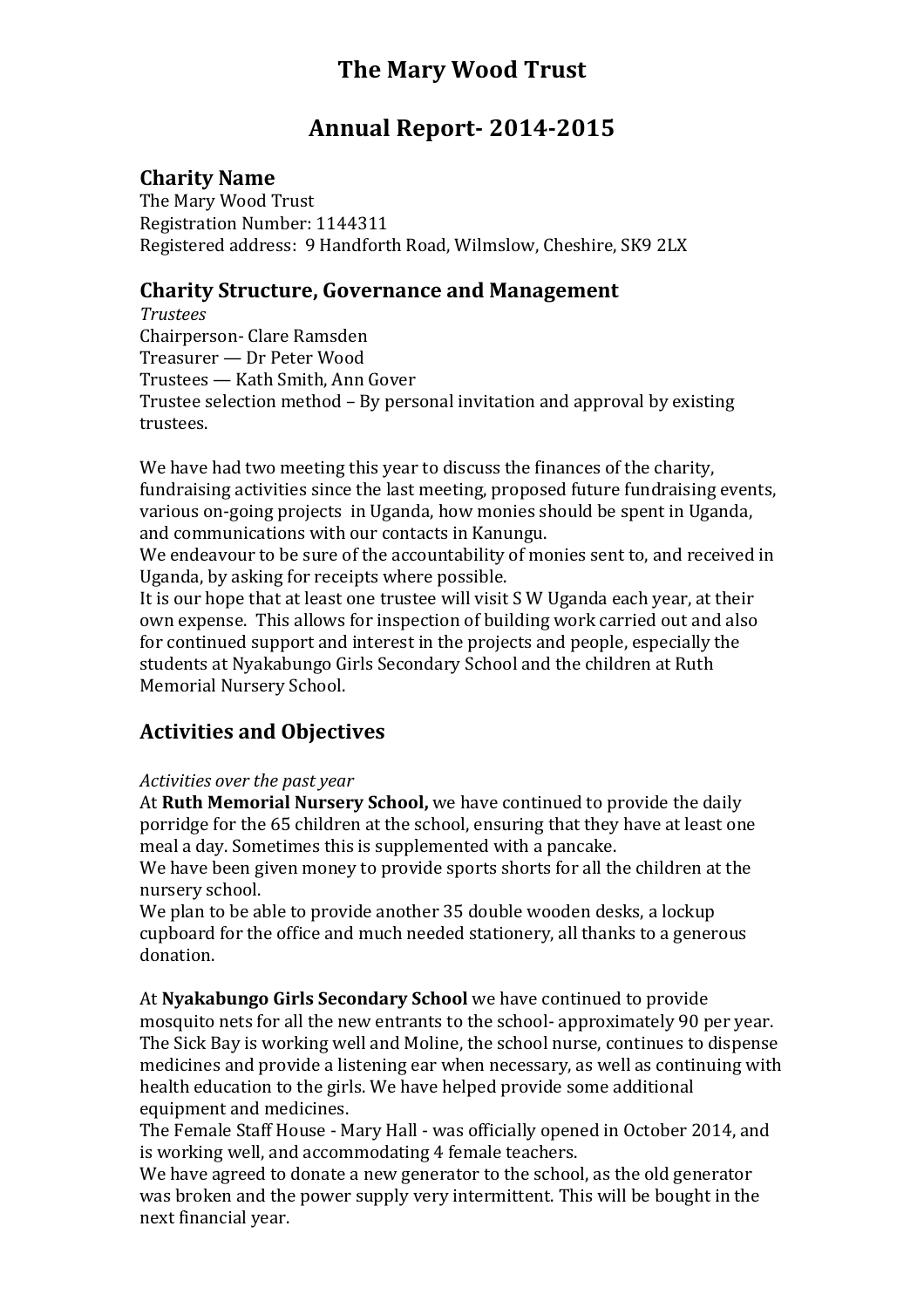All the girls at the school were given bath towels as there was a surplus from the Bags of Basics fundraising campaign.

Two new shelf units have been put in the library, thanks to a private donation. The number of girls now being sponsored at NGSS has increased to 25. Many of these are through individual sponsorship. We also pay for the sponsored girls to join two clubs each year within the school, one of which must be the Maths club. Justine, the acting head teacher, completed her degree successfully.

She has now been transferred to another school and has been replaced by Mrs Allen Assimwe.

The water situation at the school has become a major problem, with girls having to walk 3-4 kilometres to collect water. We have agreed to contribute towards a water upgrade scheme that WATSAN (a water and sanitation charity based in the UK), are going to undertake. This will provide rain water collection tanks, new latrines and health education for both the school and the local community.

The Dental Unit at **Nyakatare Health Centre** is now functioning well and the dentist, Elia Muchaina, has continued with his outreach clinics to the community and also with in clinic treatments. Laburnum Dental Practice donated two dental teaching aids to help with this, as well as toothbrushes.

We have given Elia a laptop so that he can continue with his studies. A large number of baby clothes donated in the UK were distributed to new mothers and babies at Nyakatare Health Centre.

We have been able to offer support to one of our ex NGSS students, Florence Kamusiime, post university degree, thanks to private sponsorship. She is undertaking training for qualifications as a Certified Public Accountant.

#### *Fundraising*

Two opera evenings- one in Nantwich and one in Wilmslow- performed by a young contemporary group of singers from the Laban Conservatoire. DVD of MWT activities- Sold for provision of mosquito nets. Cake Stall - Party in the Park – Lothersdale Lent Lunches - Lothersdale 'Christmas by Candlelight' in Christchurch, Lothersdale Talk and presentations to the Mothers Union (Sutton and Lothersdale), and also East Cheshire Wives Fellowship. Table top sales and Ebaying.

#### *Newsletters and raising awareness*

Two newsletters have been distributed to supporters and interested parties this year – Summer and November.

Articles in St Bartholomew's Parish Magazine and also Wilmslow Express with regard to the opera evening.

## **Financial Review**

*Charity's policy on reserves*

We have £30,000 invested to help provide a regular on-going income to support 10 girls at Nyakabungo Girls Secondary School.

#### **Further Financial review details**

*Principal sources of funds*  Reserve investment income-£802